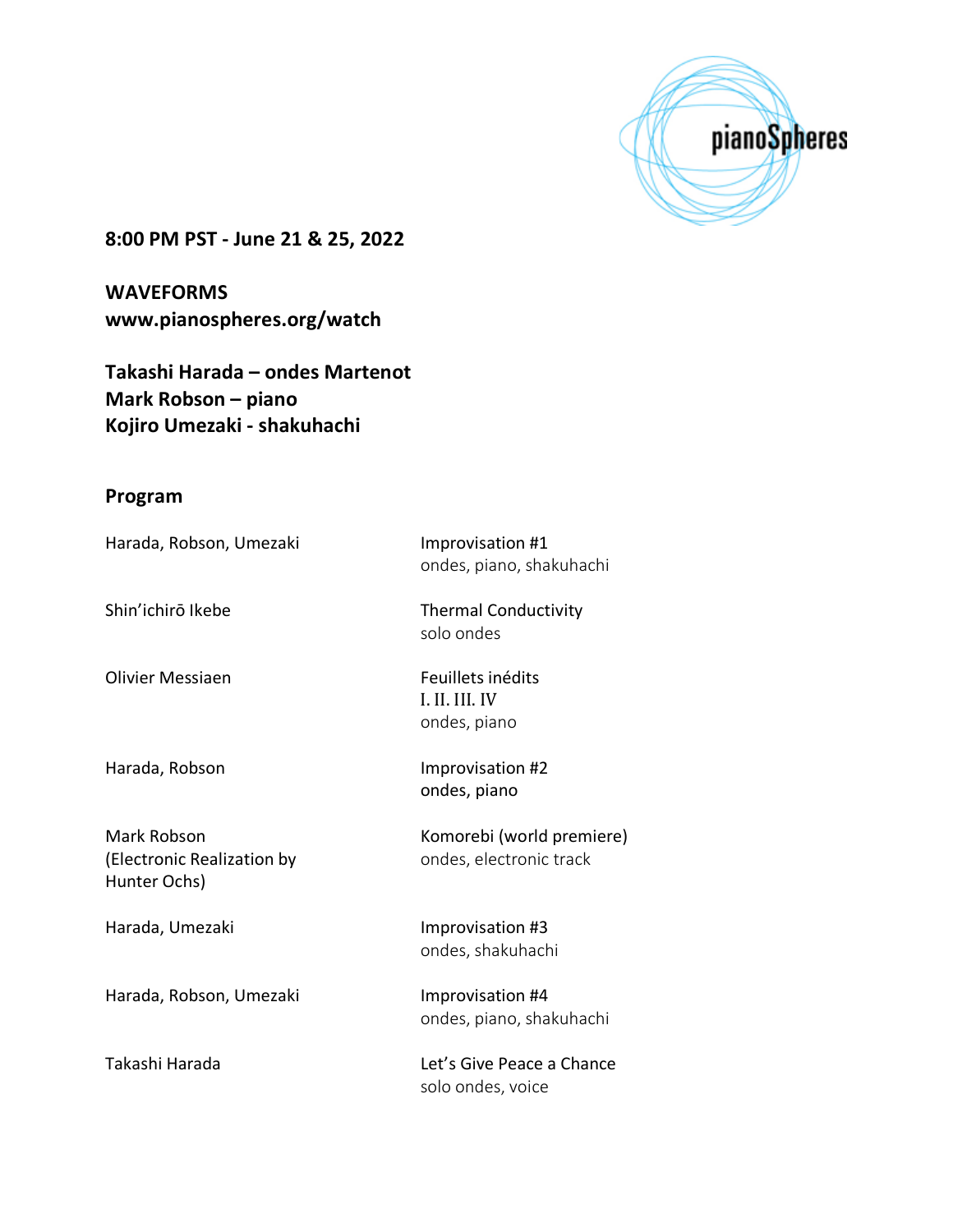## **WAVEFORMS—notes**

Waves—the fluctuations of water, light and sound; and sometimes, the recurring events or themes of a life. Our program, "Waveforms," embodies this definition in our presentation of the ondes Martenot for our final program in the 2021/22 Piano Spheres season. The French word *onde* means 'wave', and cellist/inventor Maurice Martenot tapped into the potential of sound waves to create his unique keyboard instrument, whose centenary approaches in 2028. The phenomenon of the ondes remains a mystery to many, but we hope to initiate or further illumine our audience to the beauties and intricacies of this versatile instrument.

Guest performer Takashi Harada shares his artistry as an *ondiste*, providing a program whose repertoire covers a wide gamut of ondes Martenot expression. He's assisted at the piano by the author of these notes and by shakuhachi player Kojiro Umezaki. Through the waves of technology plus the crisscrossing waves of friendship and shared experience, we offer two classics of the repertoire, two premieres and a few short improvisations. The latter, sprinkled throughout the program, were accomplished through the magic of Zoom and low latency 'telematic' technology allowing Tokyo and Irvine, CA to connect with only the most minimal time lag; all three artists had never played with one another before, but the vibes were right no matter the distance between us. Exigencies due to the Covid crisis pre-empted a live performance on the date originally listed for our concert, so we have handily refashioned the presentation into a video format. The following are notes about the composed works in the order they appear.

**Shin'ichirō Ikebe** is known for his prolific output in a variety of genres, which include symphonic works, concerti, chamber music and film scores. He has composed for such directors as Akira Kurosawa and Akio Jissoji, who made use of the piece **Thermal Conductivity** in his movie *D-Zaka no satsujin jiken* ("The D-Slope Murder Case"). Ikebe originally composed the music in 1995 as a concert piece dedicated to Takashi Harada. In 1998, Jissoji made use of it by freely cutting up and splicing parts of the recorded score to accompany specific scenes (typical of his process, which involved drawing from pieces he himself commissioned or adapting those of pre-established classical composers). In the case of *D-Zaka* he also made use of a new composition for ondes and viola by Ikebe.

The piece begins with the highest note of the instrument and continues through the entire range to the lowest note, with free glissandos, legato and staccato techniques played with various nuances and timbral inflections. It is an exacting solo with a wide range of dynamics, from the barely audible micro-pianissimo to a body-shaking fortissimo, the instrument's greatest feature and charm. Ikebe's expressive scope is studded with meticulous and delicate calligraphy; his work has remained an important and frequently performed staple the ondes Martenot solo repertoire.

We have Yvonne Loriod to thank for bringing to light the **Feuillets inédits**, undated miniatures culled from her husband Olivier Messiaen's manuscripts after his death in 1992. In fact, she arranged them for ondes and piano with an insider's knowledge of the style suggested by the material since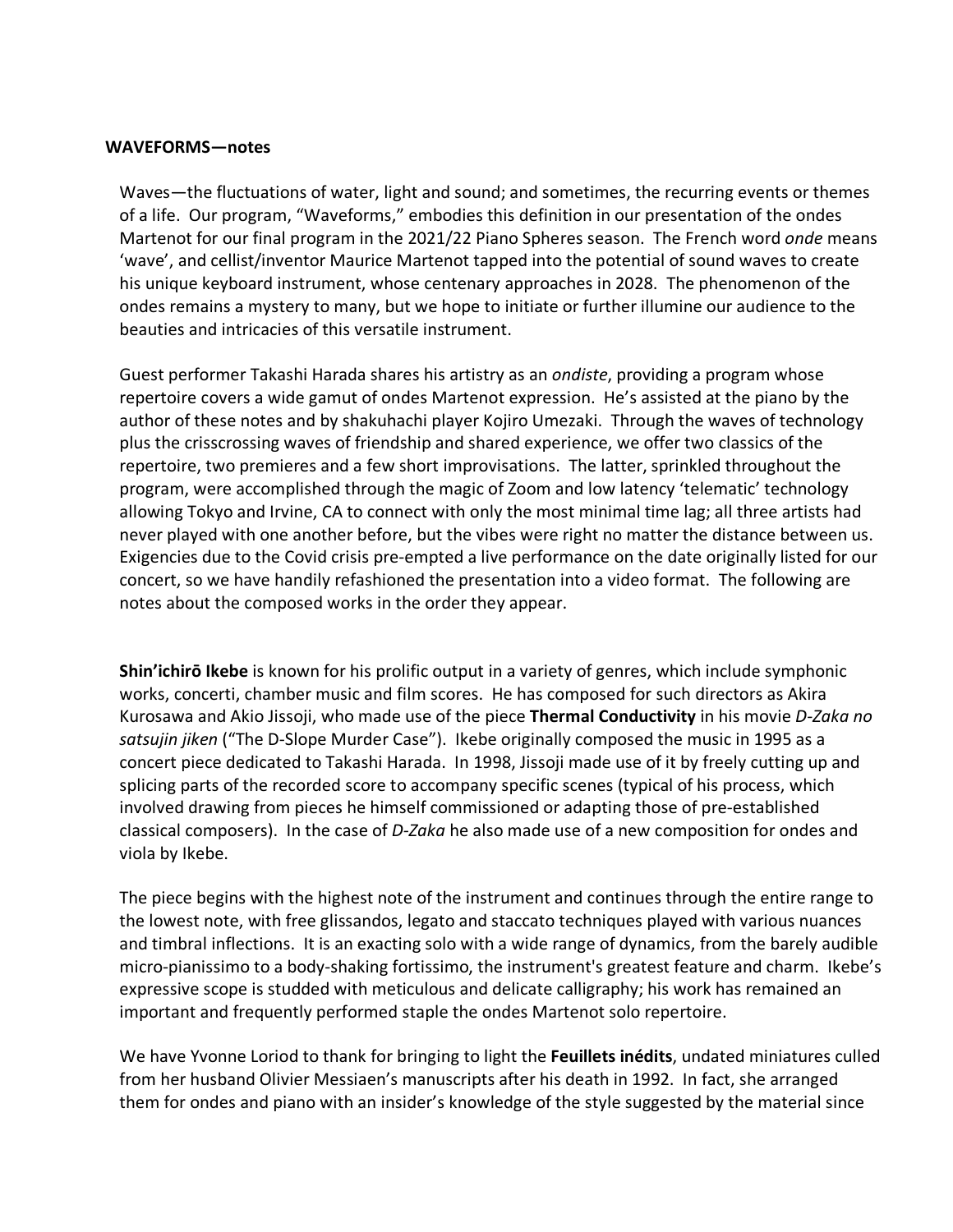the composer did not indicate any specifics about the instrumentation (he had only designated them as 'déchiffrage', or sight reading, which suggests they may have been intended for eventual conservatory examinations). Loriod intervened twice further by adding birdsong to the proceedings: first, by appending a brief, lively postlude to the end of the second piece which was taken from a birdsong transcribed by Messiaen on April 29, 1987, and then by adding birdsong material to the main thematic premise of the third piece. There, she creates a dialogue between the ondes and piano using songs of the Garden and Blackheaded Warblers. Loriod had come upon manuscript entries from July of 1988 that were two days apart in which the distinct songs were notated; she cheerily deduced that since the birds had likely heard one another's singing, she could create a duet for them. One is tempted to see an autobiographical manipulation here that allowed Loriod to symbolically warble with her own sister, renowned ondiste Jeanne Loriod. This makes sense given that the destinies of the sisters and Messiaen had long been intertwined. No matter the editorial presumptions, the music navigates fluently between the Messiaen of his earliest manner of the 1930s (the first and last movements) and the birdsong style that could easily have been used in his 1983 opera *St. François d'Assise* (the second and third movements). The suite was published by Éditions Durand in 2001.

**Komorebi** came into being as a response to the nuanced meaning of the Japanese word itself, which is translated as 'the sunlight that filters through the leaves of trees'—an eminently evocative definition that includes mood, place and a state of mind. From here I began to ponder how to render the idea of emergent sound as a metaphor for the perception of intermittent light, as well as the feeling of being in nature and allowing one's mind to roam freely. The ondes Martenot represents this airborne consciousness amidst a 'landscape' provided by the electronic track. Because of the naturally disembodied sounds inherent in the instrument, it seemed to be perfectly companionable with those of electronic processing and synthesis.

The piece is conceived as a sort of ritual placed outdoors, where the chief natural protagonist is the 'uguisu' or Japanese bush warbler. Its song, a harbinger of the spring season, is comprised of three elements: an initial tone with a rapid crescendo, a couple of brief accented melodic 'flips' and then an oscillation of tones uttered in a progressively slowing tempo. The sampling of an actual uguisu song permitted for manipulations that include changing the speed and register of the melody, electronic processing of various overtone components of the birdsong segments or the simple presentation of the song as it's heard in nature. Other contributors to the collage of sounds are wind, a sampled glass lampshade, a sheep's hooves rattle, synth versions of harp, strings and horns, and a sample of the shō, a mouth organ employed to accompany *noh* plays. The shō makes use of distinctive cluster chords that underpin noh recitations, and I've utilized 6 of them plus two original chords to demarcate the 8 basic tonal regions of the piece. There is a parenthesis of sorts in the middle section in which the ondes is in a more deliberate counterpoint with the wandering line of shifting electronic tones, which acts like a mist passing over the proceedings. The ondes subsequently takes its turn at imitating the bird when the harp returns, and the final word is given to the bells and pseudo-wind. (This piece, dedicated with admiration to Takashi Harada, would not have been possible without the talents of Hunter Ochs, who realized the sound design of the electronic track.)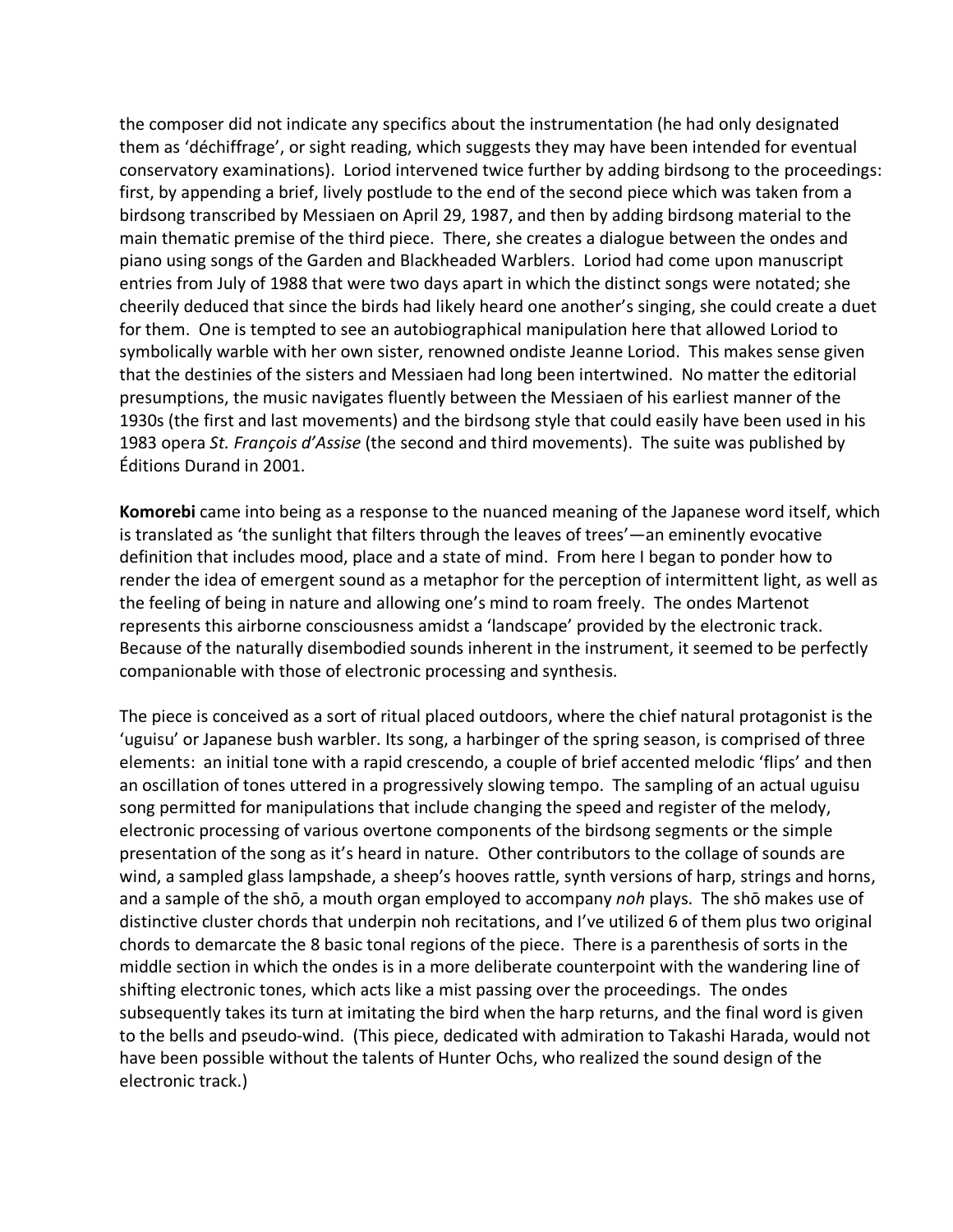The program concludes with a solo piece by Takashi Harada, whose musical expertise embraces not only the classical repertoire for ondes Martenot but the diverse realms of improvisation, popular music and even the craft of the *chansonnier*. He provides this description:

**Let's Give Peace a Chance** is rooted in two musical influences that had a profound impact on me as a teenager. One was Pablo Casals' 1971 speech at the United Nations headquarters and his performance of the traditional Catalan Christmas song "The Song of the Birds". The other is a line from the French singer/poet Barbara's 1972 chanson "Perlimpinpin," which asks those peddle violence why they must be against people, things and ideas: *If I absolutely have to be against someone or something, I am for the setting sun above deserted hills, I'm for deep forests, because the child that cries--be it anywhere--is a child that cries, and the child that dies at the end of your gun is a child that dies. How appalling to have to choose between two kinds of innocence*! My piece is based on something I wrote in 2013 for my participation in the "Renga-Song Relay/Tori no Uta--El Cant dels Ocells" produced by composer Akira Inoue (son of Japanese cellist Yoritoyo Inoue), who was trained by Casals. I reworked it as a solo work in 2017 and then re-arranged it for this recording. The birds, which had been singing and flying freely, are soon lost in a world of confusion and darkness and are forced to stop their wings because of the footsteps and gunshots of men playing at being soldiers. The dawn will soon come, and those of us who live just barely hanging on cannot afford to forget the song of hope. The appearance of a militaristic rhythmic drone halfway through the piece alludes to Barbara's song, and "El cant dels ocells" is invoked as a deep melodic solo over which I sing my own short poem of hope and peace.

Notes compiled, edited and written by Mark Robson—June 2022

Piano Spheres wishes to thank The Japan Foundation, the UC Irvine Contemporary Arts Center Recording Studio and the Gassmann Electronic Music Studios for their generous support.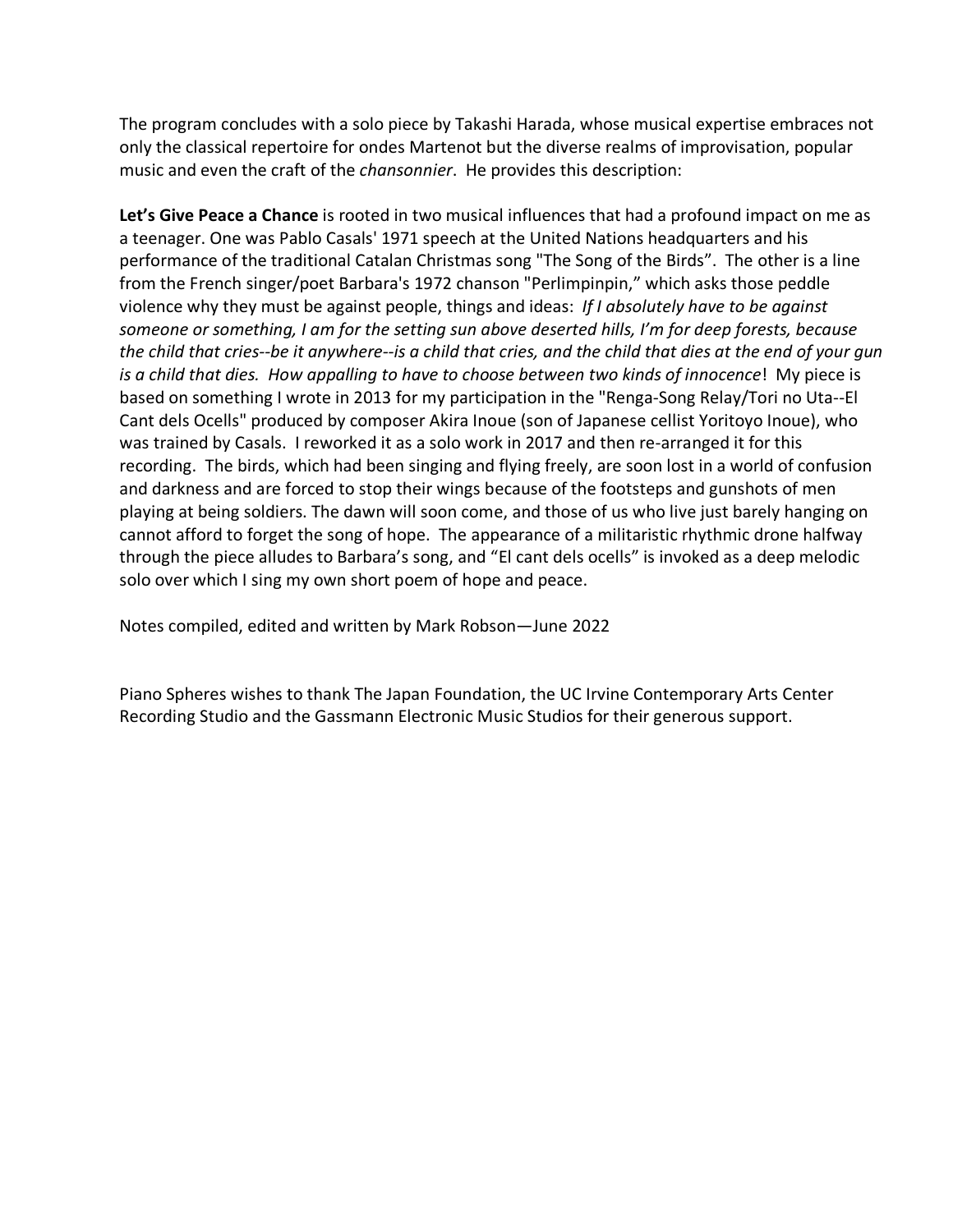

**Takashi Harada:** ondes Martenot - The first Japanese musician ever to play the ondes Martenot as a solo instrument, Takashi Harada performs extensively as a soloist. In addition, he established the first ondes Martenot school in Asia in 2001, and with his development of an instrumental vocabulary and expansion of the repertoire for the ondes Martenot, Harada has been very actively involved in the cultivation of the next generation of ondistes.

In the field of contemporary music, Harada is in the creative forefront. With the richness of his widely varied works, including music for movies, TV, animation and games, he has firmly established his standing as a composer. He has received numerous awards including the Idemitsu Music Prize, the Yokohama Culture Award, and the Music PEN Club Award.

Messiaen's Turangalila-symphonie is one of the most famous, and the most frequently performed, work featuring the ondes Martenot as a central instrument. In 2008, the Messiaen anniversary year, Harada performed Turangalila-symphonie with the Deutsches Symphonie-Orchester Berlin, the Seoul Philharmonic Orchestra, NHK Symphony Orchestra, Kyushu Symphony Orchestra, PMF Orchestra, Orchestra of the Opera National de Lyon, and Boston Symphony Orchestra. To date he has performed the work over 330 times in 20 countries.

Harada composed the music for the latest (2012) edition of the original video animation One Off, directed by Junichi Sato.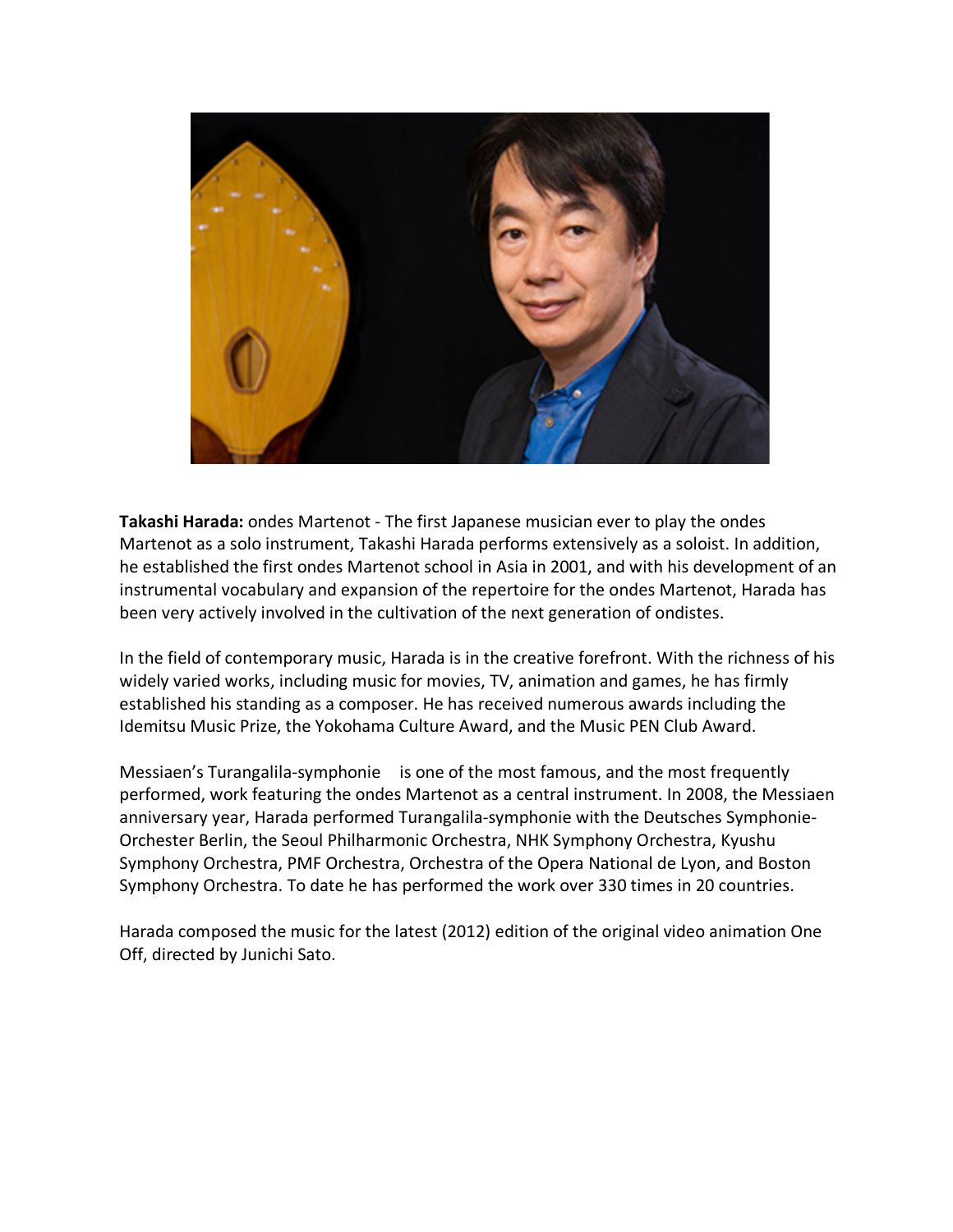

**Mark Robson** has been hailed by the Los Angeles Times as a pianist with "one of the great techniques," "an inquiring mind" and a performer capable of evoking an "exquisite engulfing pastel haze," and he continues to impress with his multi-faceted career as a soloist, chamber musician, and teacher.

Mr. Robson is equally comfortable in styles ranging from early music played on the harpsichord and organ to the great Romantic repertoire and beyond to contemporary piano works demanding theatrical participation from the performer. As a collaborative artist with singers and instrumentalists, he commands the respect of his peers in both the recital and chamber settings. He presents an annual recital for the LA series *Piano Spheres* and has performed for *Jacaranda* on numerous occasions. As an organist, he has also appeared as a soloist in the Minimalist Jukebox at Disney Hall and has performed on the organ in Mahler's 8th Symphony at the Hollywood Bowl in their 2008 season.

After completing conservatory and university training, Mr. Robson amplified his musical studies with extensive study in Paris-where he was a pupil of Yvonne Loriod, widow of composer Olivier Messiaen-and through his work as an assistant conductor and assistant chorus master for the Los Angeles Opera. During this time he worked with renowned international singers and conductors, gaining great insight into the lyric art. He has also been a musical assistant at the Salzburg and Spoleto (Italy) festivals. As a composer, Robson has been programmed on concerts in Los Angeles, New York, Chicago, Barcelona and Paris. The Brentwood-Westwood Symphony Orchestra has premiered two of his orchestral works, *Apollo Rising* and *Christmas Suite*. Soprano Patricia Prunty has recorded his song cycle *A Child of Air* and the same piece was presented by Sari Gruber at the winter Ravinia Festival.

The recipient of several scholarships and awards (including the Certificate of Excellence from the Corvina Cultural Circle for artistic contributions to Hungary), Mark Robson has received